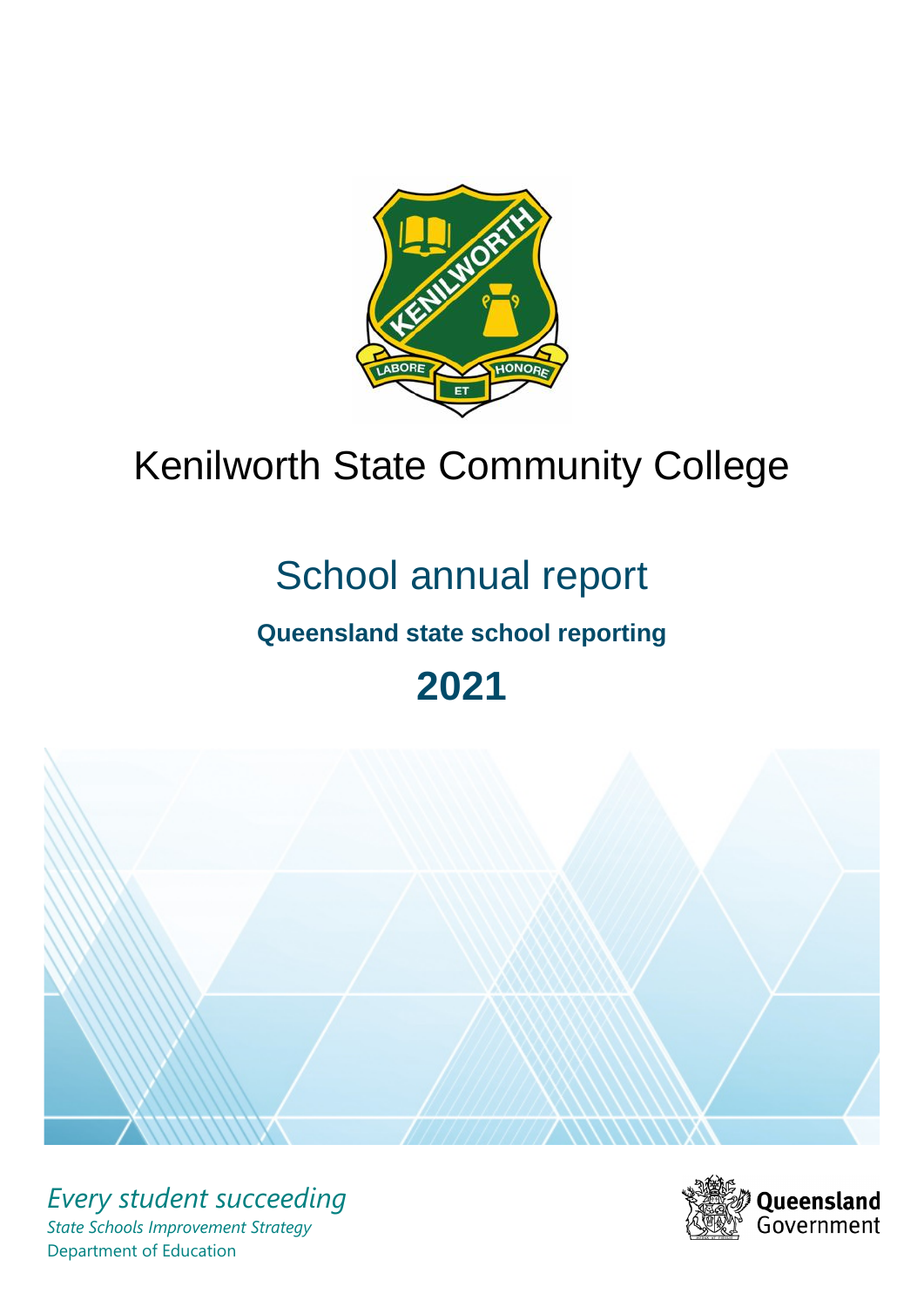**OFFICIAL – Public** Published as information source only. Public information used to create this report may not appear in this format in the public domain Please refer to disclaimer information.

#### **Contact details**

| <b>Postal Address</b> | 3717 Maleny-Kenilworth Road Kenilworth<br>4574 |
|-----------------------|------------------------------------------------|
| <b>Phone</b>          | (07) 5440 0555                                 |
| Fax                   |                                                |
| Email                 | principal@kenilworthscc.eq.edu.au              |
| Website               | https://kenilworthscc.eq.edu.au                |

#### **Disclaimer**

The materials presented in this report are distributed by the Department of Education (the department) as an information source only.

The information and data in this report is subject to change without notice.

The department makes no statements, representations, or warranties about the accuracy or completeness of, and you should not rely on, any information contained in this report.

The department disclaim all responsibility and all liability (including without limitation, liability in negligence) for all expenses, losses, damages and costs you might incur as a<br>result of the information in this report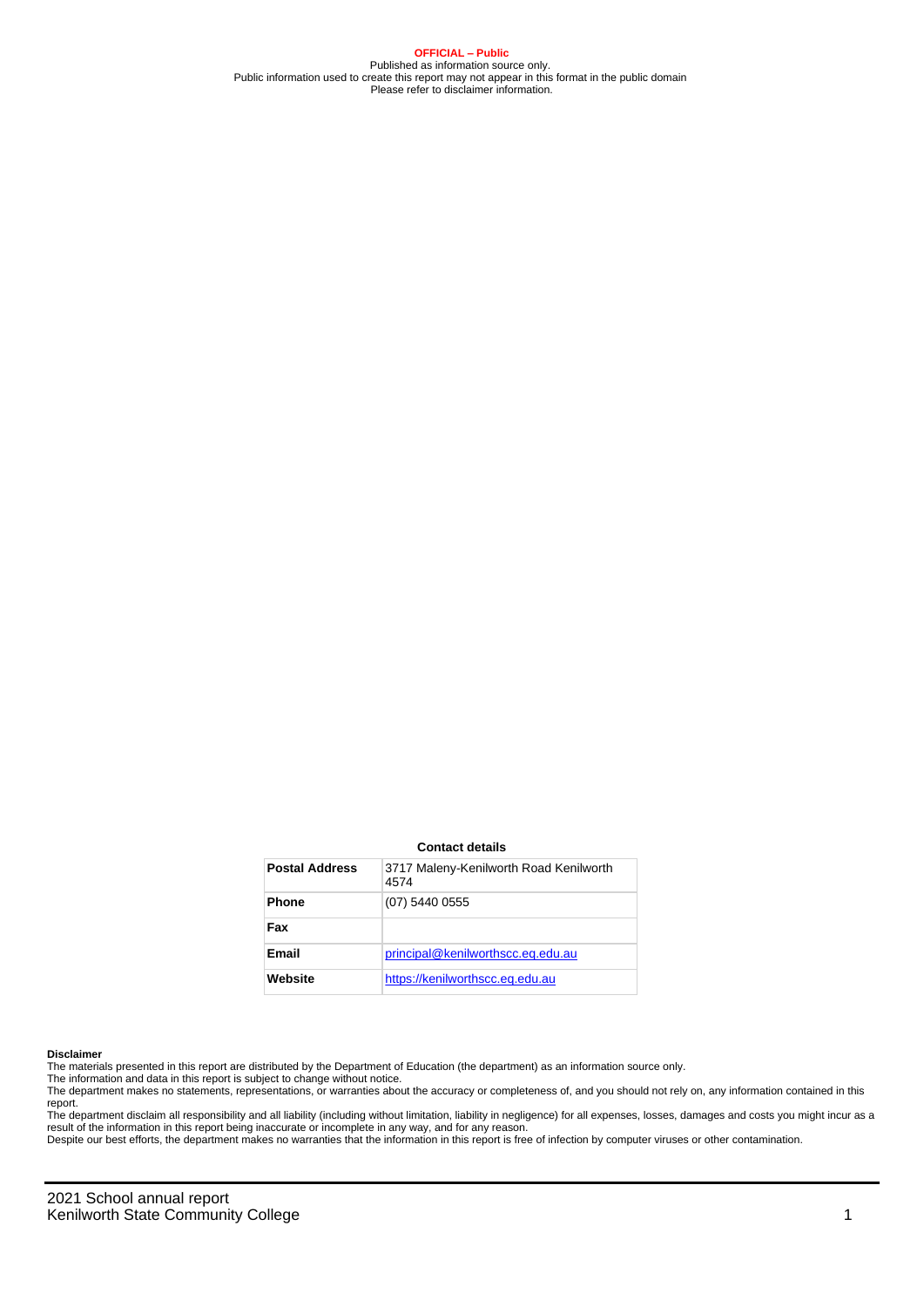| School context                   |                                                                                                                                                                                              |
|----------------------------------|----------------------------------------------------------------------------------------------------------------------------------------------------------------------------------------------|
| Coeducational or single sex      | Coeducational                                                                                                                                                                                |
| <b>Independent Public School</b> | No.                                                                                                                                                                                          |
| Year levels offered in 2021      | Prep Year - Year 6                                                                                                                                                                           |
| Webpages                         | Additional information about Queensland state schools is located on the:<br>My School website<br>Queensland Government data website<br>Queensland Government schools directory website.<br>٠ |

# **Characteristics of the student body**

### **Student enrolments**

#### **Table 1: Student enrolments by year level**

|                   |                | February       |      |                | <b>August</b> |                |
|-------------------|----------------|----------------|------|----------------|---------------|----------------|
| <b>Year Level</b> | 2019           | 2020           | 2021 | 2019           | 2020          | 2021           |
| <b>Prep Year</b>  | 12             | 9              | 9    | 11             | 8             | 7              |
| Year 1            | 11             | 12             | 2    | 8              | 14            | $\overline{2}$ |
| Year 2            | 11             | 10             | 12   | 11             | 9             | 9              |
| Year <sub>3</sub> | 10             | 10             | 5    | 8              | 10            | 5              |
| Year 4            | 14             | 8              | 7    | 13             | 8             | 6              |
| Year 5            | $\overline{7}$ | 12             | 6    | $\overline{7}$ | 11            | 5              |
| Year <sub>6</sub> | 8              | $\overline{7}$ | 10   | 5              | 8             | 9              |
| <b>Total</b>      | 73             | 68             | 51   | 63             | 68            | 43             |

Notes

1. Student counts include headcount of all full- and part-time students at the school.

## **Average class sizes**

#### **Table 2: Average class size information for each phase of schooling**

| <b>Year Levels</b> | 2019 | 2020 | 2021 |
|--------------------|------|------|------|
| Prep – Year 3      | 22   | 21   | 22   |
| Year 4 – Year 6    | 20   | 27   |      |

Notes

1. Classes are measured against the target of 25 students per teacher in Prep to Year 3 and Years 11 to 12, and target of 28 students per teacher in Years 4 to 10. Where composite classes exist across cohorts (e.g. Year 3/4) the class size targets would be the lower cohort target.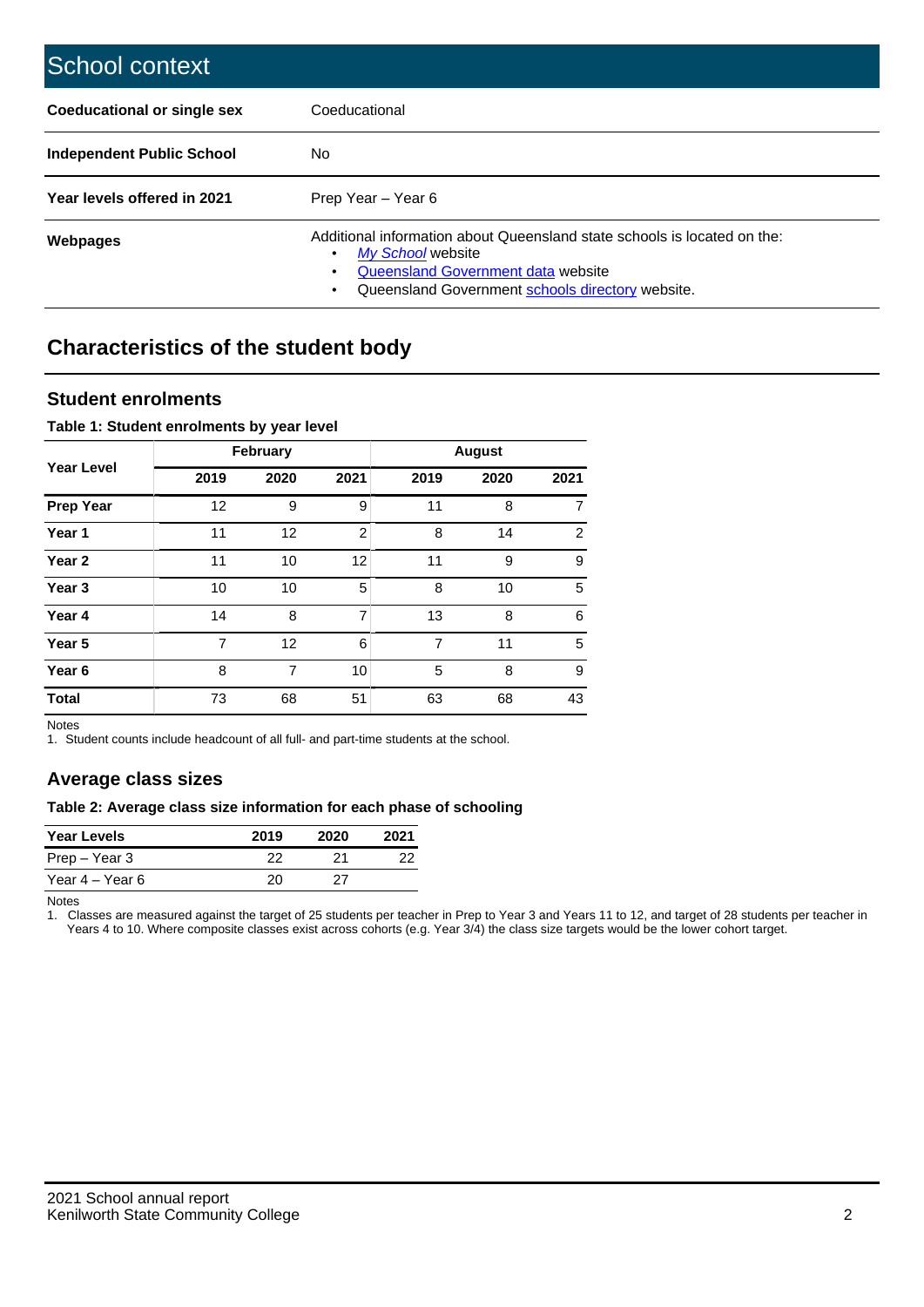## **Respectful relationships education**

To support students' learning, health and wellbeing all state schools are required to implement respectful relationships education through the Prep to Year 10 Australian Curriculum: Health and Physical Education and/or through school pastoral care programs across Prep to Year 12.

### **Parent, student and staff satisfaction**

Tables 3–5 show selected items from the Parent/Caregiver, Student and Staff School Opinion Surveys. In response to the COVID-19 health emergency, the annual school opinion surveys of students, teachers and staff were not administered in 2020. A new time series started in 2021 and data from this collection is not considered directly comparable with earlier collections due to significant methodology changes.

For state level information go to the **[School Opinion Survey](https://qed.qld.gov.au/publications/reports/statistics/schooling/schools/schoolopinionsurvey) webpage**.

#### **Table 3: Parent/Caregiver Survey**

| Percentage of parents/caregivers who agree <sup>1</sup> that:                                               | 2019   | 2020 | 2021   |
|-------------------------------------------------------------------------------------------------------------|--------|------|--------|
| This is a good school.                                                                                      | 100.0% |      | 100.0% |
| My child likes being at this school. <sup>2</sup>                                                           | 100.0% |      | 100.0% |
| My child feels safe at this school. <sup>2</sup>                                                            | 100.0% |      | 100.0% |
| My child's learning needs are being met at this school. <sup>2</sup>                                        | 90.9%  |      | 100.0% |
| My child is making good progress at this school. <sup>2</sup>                                               | 90.9%  |      | 100.0% |
| Teachers at this school expect my child to do his or her best. <sup>2</sup>                                 | 100.0% |      | 100.0% |
| Teachers at this school provide my child with useful feedback about his or her school<br>work. <sup>2</sup> | 90.9%  |      | 100.0% |
| Teachers at this school motivate my child to learn. <sup>2</sup>                                            | 90.9%  |      | 100.0% |
| Teachers at this school treat students fairly. <sup>2</sup>                                                 | 90.9%  |      | 100.0% |
| I can talk to my child's teachers about my concerns. <sup>2</sup>                                           | 100.0% |      | 100.0% |
| This school works with me to support my child's learning. <sup>2</sup>                                      | 100.0% |      | 83.3%  |
| This school takes parents' opinions seriously. <sup>2</sup>                                                 | 90.9%  |      | 100.0% |
| Student behaviour is well managed at this school. <sup>2</sup>                                              | 100.0% |      | 100.0% |
| This school looks for ways to improve. <sup>2</sup>                                                         | 100.0% |      | 83.3%  |
| This school is well maintained. <sup>2</sup>                                                                | 100.0% |      | 100.0% |

Notes

1. Agree represents the percentage of respondents who Somewhat Agree, Agree or Strongly Agree with the statement.

2. Nationally agreed parents/caregiver items.

3. DW = Data withheld to ensure confidentiality.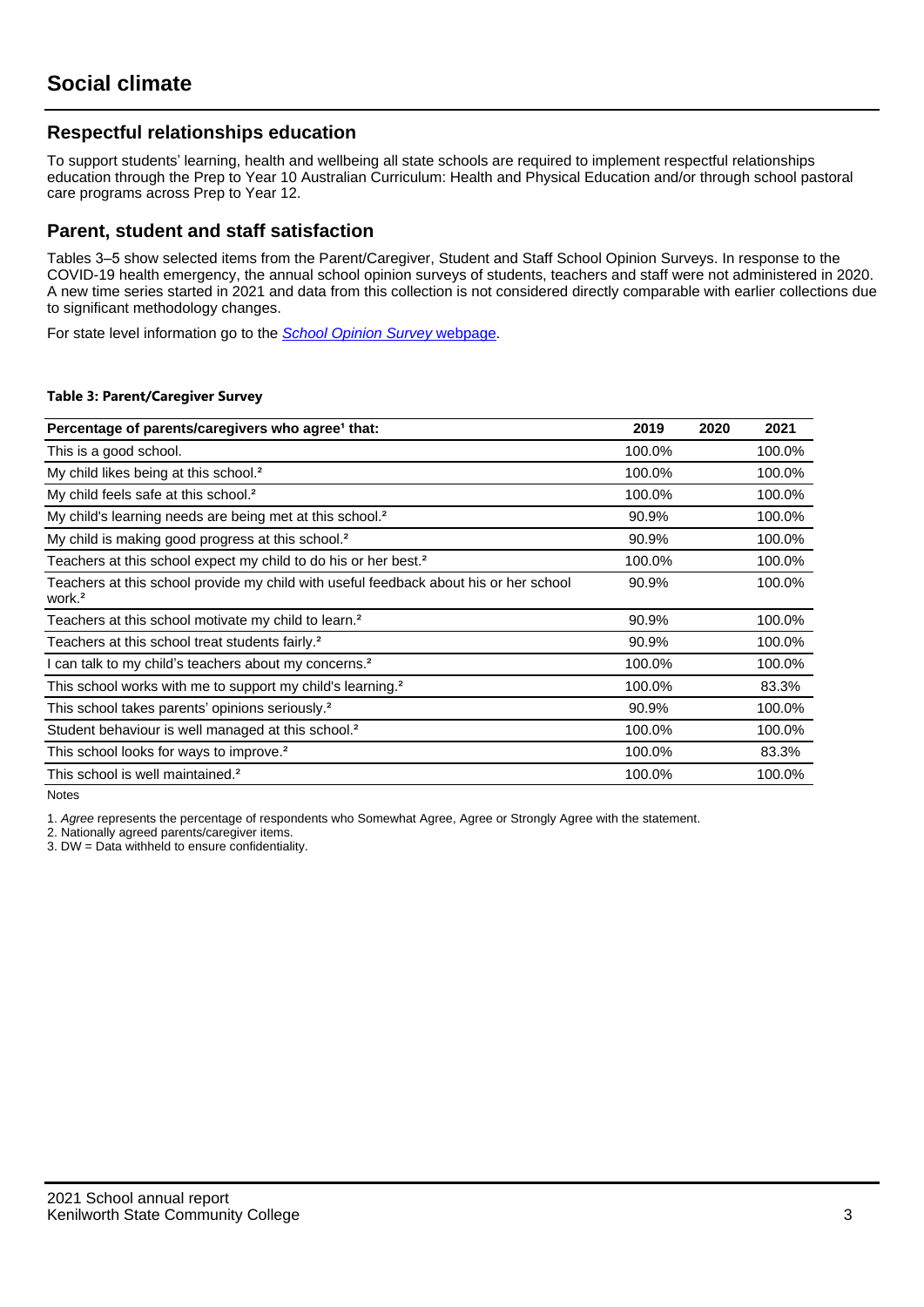#### **Table 4: Student Survey**

| Percentage of students who agree <sup>1</sup> that:                            | 2019   | 2020 | 2021   |
|--------------------------------------------------------------------------------|--------|------|--------|
| I like being at my school. <sup>2</sup>                                        | 95.8%  |      | 55.6%  |
| I feel safe at my school. <sup>2</sup>                                         | 91.7%  |      | 100.0% |
| My teachers motivate me to learn. <sup>2</sup>                                 | 91.7%  |      | 88.9%  |
| My teachers expect me to do my best. <sup>2</sup>                              | 100.0% |      | 100.0% |
| My teachers provide me with useful feedback about my school work. <sup>2</sup> | 83.3%  |      | 100.0% |
| Teachers at my school treat students fairly. <sup>2</sup>                      | 79.2%  |      | 88.9%  |
| I can talk to my teachers about my concerns. <sup>2</sup>                      | 87.5%  |      | 100.0% |
| My school takes students' opinions seriously. <sup>2</sup>                     | 83.3%  |      | 66.7%  |
| Student behaviour is well managed at my school. <sup>2</sup>                   | 87.5%  |      | 87.5%  |
| My school looks for ways to improve. <sup>2</sup>                              | 100.0% |      | 77.8%  |
| My school is well maintained. <sup>2</sup>                                     | 100.0% |      | 100.0% |
| My school gives me opportunities to do interesting things. <sup>2</sup>        | 100.0% |      | 77.8%  |

Notes

1. Agree represents the percentage of respondents who Somewhat Agree, Agree or Strongly Agree with the statement.

2. Nationally agreed student items.

3. DW = Data withheld to ensure confidentiality.

#### **Table 5: Staff Survey**

| Percentage of staff who agree <sup>1</sup> that:                                                            | 2019   | 2020 | 2021   |
|-------------------------------------------------------------------------------------------------------------|--------|------|--------|
| I feel confident embedding Aboriginal and Torres Strait Islander perspectives across the<br>learning areas. | 100.0% |      | 100.0% |
| I enjoy working at this school. <sup>2</sup>                                                                | 100.0% |      | 87.5%  |
| I feel this school is a safe place in which to work. <sup>2</sup>                                           | 100.0% |      | 100.0% |
| I receive useful feedback about my work at this school. <sup>2</sup>                                        | 93.3%  |      | 75.0%  |
| Students are encouraged to do their best at this school. <sup>2</sup>                                       | 100.0% |      | 100.0% |
| Students are treated fairly at this school. <sup>2</sup>                                                    | 100.0% |      | 100.0% |
| Student behaviour is well managed at this school. <sup>2</sup>                                              | 100.0% |      | 100.0% |
| Staff are well supported at this school. <sup>2</sup>                                                       | 100.0% |      | 62.5%  |
| This school takes staff opinions seriously. <sup>2</sup>                                                    | 100.0% |      | 87.5%  |
| This school looks for ways to improve. <sup>2</sup>                                                         | 100.0% |      | 100.0% |
| This school is well maintained. <sup>2</sup>                                                                | 93.3%  |      | 75.0%  |
| This school gives me opportunities to do interesting things. <sup>2</sup>                                   | 100.0% |      | 75.0%  |

Notes

1. Agree represents the percentage of respondents who Somewhat Agree, Agree or Strongly Agree with the statement.

2. Nationally agreed staff items.

3. DW = Data withheld to ensure confidentiality.

## **Description of how this school manages non-attendance**

Queensland state schools manage non-attendance in line with the Queensland Department of Education procedures: [Managing Student Absences and Enforcing Enrolment and Attendance at State Schools](https://ppr.qed.qld.gov.au/pp/managing-student-absences-and-enforcing-enrolment-and-attendance-at-state-schools-procedure); and [Roll Marking in State Schools,](https://ppr.qed.qld.gov.au/pp/roll-marking-in-state-schools-procedure) which outline processes for managing and recording student attendance and absenteeism.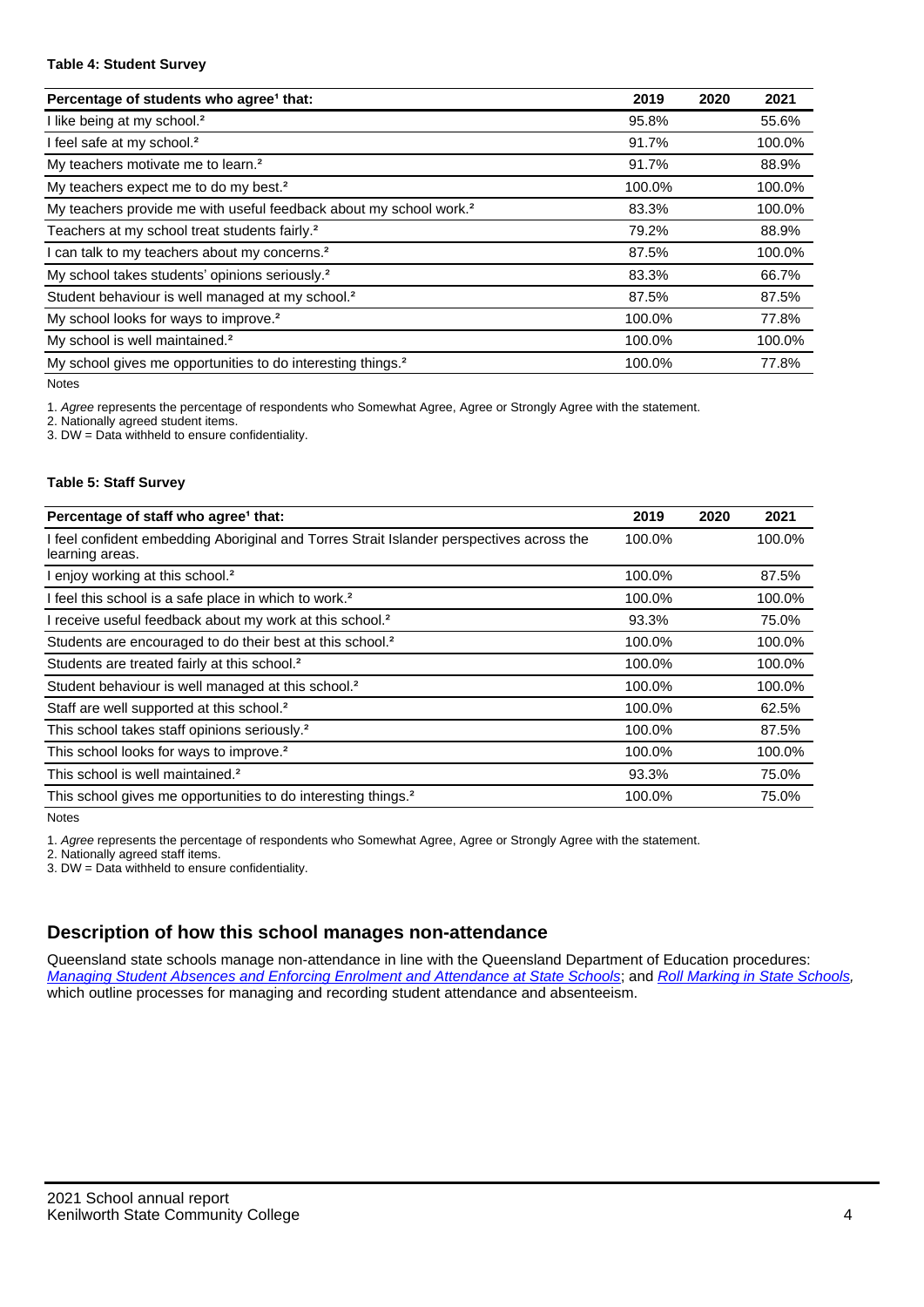## **School disciplinary absences**

#### **Table 6: Count of school disciplinary absences at this school**

| Type of school disciplinary absence | 2019 | 2020 | 2021 |
|-------------------------------------|------|------|------|
| Short suspension                    |      |      |      |
| Long suspension                     |      |      |      |
| Exclusion                           |      |      |      |
| Total                               |      |      |      |

Notes

1. School disciplinary absence (SDA) data is a total of short suspensions (1–10 days), long suspensions (11–20 days), exclusions and cancellations. 2. The number of SDAs is not the number of students who received an SDA as one student may be suspended several times in a school year. Each time a student is suspended it is recorded as an additional SDA. The data does not reflect the outcomes of appeal decisions.

3. 2020 data was impacted by the COVID-19 health emergency. There were significantly fewer SDAs during the home-based learning period (the first five weeks of Term 2) compared to other years.

# **School funding**

## **School income broken down by funding source**

School income, reported by financial year accounting cycle using standardised national methodologies and broken down by funding source is available via the  $My$  School website.

#### **How to access our income details**

- 1. Click on the My School link <http://www.myschool.edu.au/>.
- 2. Enter the school name or suburb of the school you wish to search.

|  | Search by school name or suburb |  | <b>School sector</b> |  | $\sim$ and $\sim$ represents the set of $\sim$ | <b>State</b> |  |  |  |
|--|---------------------------------|--|----------------------|--|------------------------------------------------|--------------|--|--|--|
|--|---------------------------------|--|----------------------|--|------------------------------------------------|--------------|--|--|--|

3. Click on View School Profile to access the school's profile.



4. Click on Finances and select the appropriate year to view school financial information.

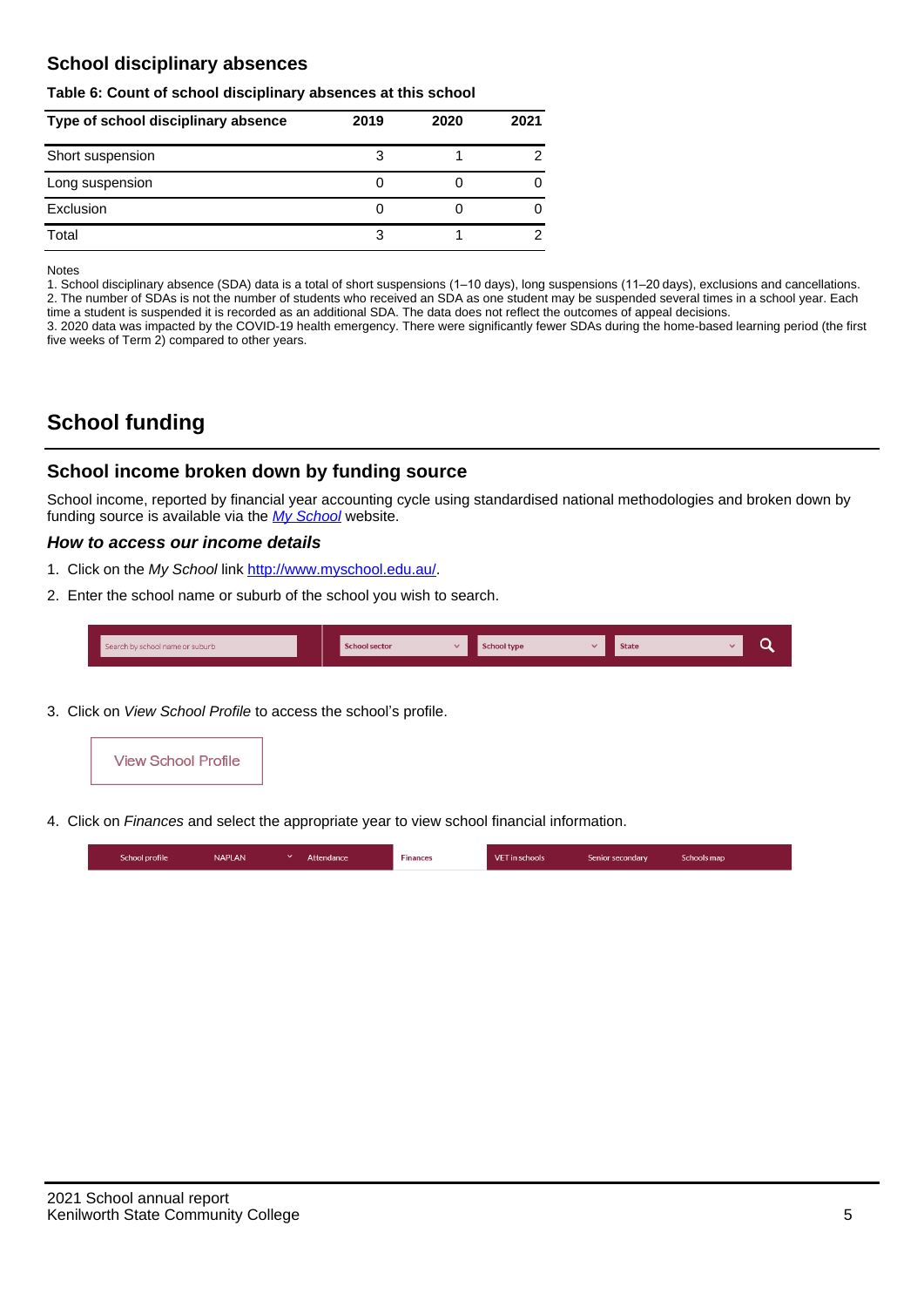# **Teacher standards and qualifications**

The Teacher registration eligibility requirements: Policy (p.1) states:

To be eligible for registration, a person must satisfy the Queensland College of Teachers (QCT) that they meet requirements regarding qualification and experience, or have otherwise met the requirements of the Australian Professional Standards for Teachers (APST). A person must also satisfy the QCT that they are suitable to teach and meet English language proficiency requirements. All these requirements are specified in the Act and the Education (Queensland College of Teachers) Regulation 2005 (the Regulation).

The qualifications required for teacher registration are successful completion of either -

- (a) a four-year initial teacher education program including teacher education studies of at least one year (e.g. a Bachelor of Education, or a double Bachelor degree in Science and Teaching) or
- (b) a one-year graduate initial teacher education program following a degree (e.g. a one-year Graduate Diploma of Education (Secondary) after a three-year Bachelor degree) or
- (c) another course of teacher education that the QCT is reasonably satisfied is the equivalent of (a) or (b). These are considered on a case-by-case basis.

For more information, please refer to the following link:

• <https://www.qct.edu.au/registration/qualifications>

# **Workforce composition**

## **Staff composition, including Indigenous staff**

#### **Table 7: Workforce composition for this school**

|                    |      | <b>Teaching staff</b> |      |      | Non-teaching staff |      |      | Indigenous staff |      |
|--------------------|------|-----------------------|------|------|--------------------|------|------|------------------|------|
| <b>Description</b> | 2019 | 2020                  | 2021 | 2019 | 2020               | 2021 | 2019 | 2020             | 2021 |
| Headcount          |      |                       |      |      |                    |      |      |                  |      |
| <b>FTF</b>         | :5   | :C                    | <5   |      |                    | 5    |      |                  |      |

Notes

1. Teaching staff includes school leaders.

2. Indigenous refers to Aboriginal and Torres Strait Islander people of Australia.

3. FTE = full-time equivalent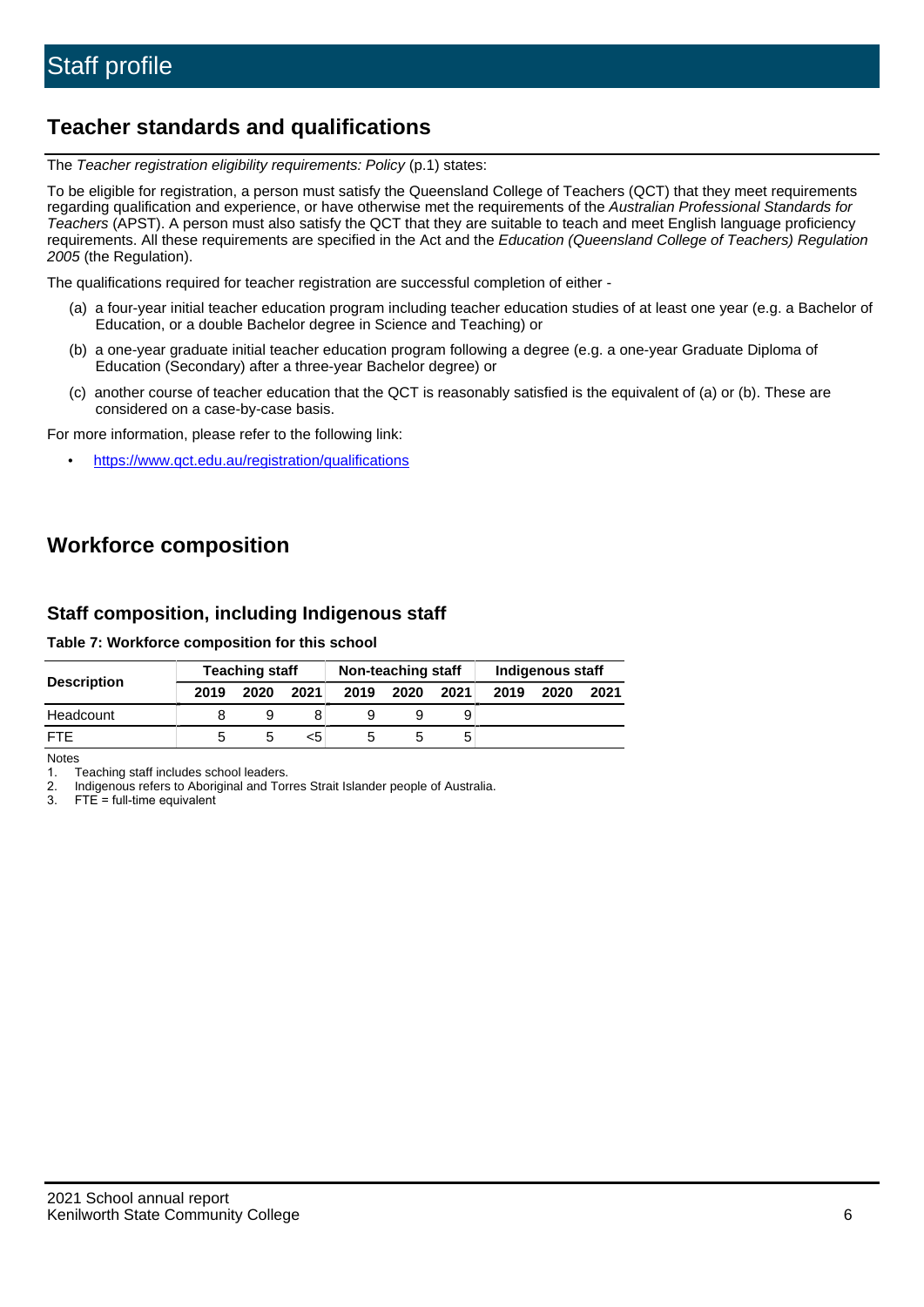# **Key student outcomes**

## **Student attendance**

Tables 8–9 show attendance rates at this school as percentages. In 2020, the COVID-19 health emergency affected student attendance in Queensland Government schools. Comparisons between 2020 and other years' attendance data should not be made.

#### **Table 8: Overall student attendance at this school**

| <b>Description</b>                                  | 2019 | 2020 | 2021 |
|-----------------------------------------------------|------|------|------|
| Overall attendance rate for students at this school | 89%  | 89%  | 89%  |

Notes

1. The attendance rate is the full- and part-time days attended as a percentage of enrolled school days.

2. Full-time students only.

#### **Table 9: Student attendance rates for each year level at this school**

| <b>Year Level</b> | 2019 | 2020 | 2021 |
|-------------------|------|------|------|
| Prep Year         | 90%  | 87%  | 87%  |
| Year <sub>1</sub> | 81%  | 88%  | 91%  |
| Year 2            | 93%  | 88%  | 88%  |
| Year <sub>3</sub> | 83%  | 89%  | 91%  |
| Year 4            | 94%  | 88%  | 87%  |
| Year 5            | 89%  | 92%  | 90%  |
| Year 6            | 86%  | 91%  | 89%  |

Notes

1. The attendance rate is the full- and part-time days attended as a percentage of enrolled school days.<br>2. Full-time students only.

Full-time students only.

3. DW = Data withheld to ensure confidentiality